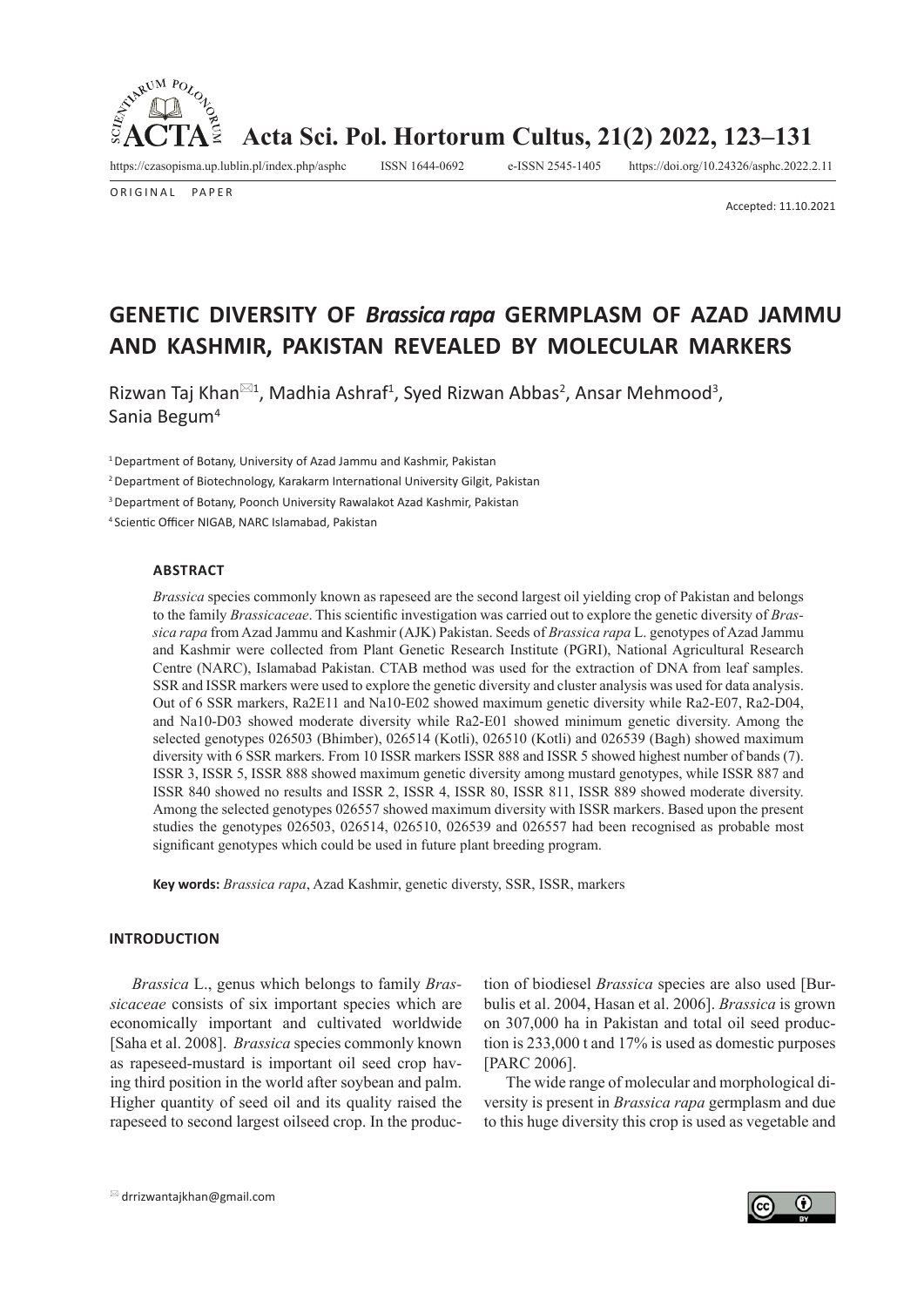for oil production [Prakash and Hinata 1984]. The genetic variability present in any germplasm is the base for the utilization and exploitation of various genes for genetic advancement of open pollinated varieties and hybrids. For the development of the hybrids it is necessary to have the knowledge of genetic diversity [Shinwari et al. 2013, 2013a, Sultan et al. 2013, Ahmad et al. 2014]. In family *Brassicaceae*, gene flow is low in natural conditions so hybridization at interspecific level can be easily forced [Sandhu and Gupta 2000]. Molecular characterization as well morphological and biochemical assessment is vital for the identification of genetic association as high degree of polymorphism can be detected by molecular markers and these markers are independent of developmental and ecological variations [Ahmad et al. 2014, Rabbani et al. 2010, Zeb et al. 2011]. Molecular markers associated with genes of important characters are very useful in in selection of two or more genes in a single genotype [Ahmad et al. 2013]. Molecular markers are important tool for the assessment of genetic differences and relationship among the species of plants. The markers simple sequence repeats (SSRs), also known as microsatellite markers have been successively used to distinguish related *Brassica* genotypes and for the investigation of genetic variability present in genotypes [Louarn et al. 2007]. Due to the presence of co-dominance and ability to identify maximum number of alleles at each locus, it results in high variation and reproducibility [Marriete et al. 2000]. The microsatellite known as simple sequence repeats (SSRs) have been extensively used for different studies of plants which include plant breeding, genetics including mapping of genes and recognition of diversity at generic level [Gupta and Varshney 2000]. In earlier studies only SSR and RAPD markers were used to study the genetic diversity *Brassica* germplasm [Wang et al. 2008, Song et al. 2015]. SSRs are being preferred in breeding programs because of their multiallelic nature, abundance and wide genomic analysis [Ijaz and Khan 2009]. In previous studies Leroy et al. [2000] discriminated *B. oleraceae* accessions by using four different microsatellite markers. Of the total 136 reproducible fragments, 25 fragments were common for all accessions, 27 bands were distinctive and 84 were phylogenetically useful. The genetic diversity in *Brassica*, *Camelina, Raphanus*, *Arabidopsis* and *Sinapis* was investigated

by Flannery et al. [2006] using 10 SSR primer sets. Different eight loci showed polymorphism and divided the individuals of *Brassica*ceae into taxon-specific groups. In European winter *Brassica rapa* cultivars, diversity was evaluated by Ofori et al. [2008] by SSR markers and found maximum (83%) genetic variation in the selected cultivars. In other studies Moghaddam et al. [2009], measured the genetic variability among the 32 rapeseed cultivars by using the SSRs markers and found polymorphism information content (PIC) of SSRs loci ranged from 0.60–0.91. From all previous studies it is confirmed that microsatellite markers are effective for measuring the genetic diversity and to determine the relation in *Brassica* species. Hence the present study was aimed to estimate the genetic diversity and phylogenetic relationships of the *Brassica* rapa genotypes used locally in the Azad Jammu and Kashmir Pakistan by using SSr and ISSr markers.

#### **MATERIAL AND METHOD**

The experiment was conducted at the National Institute of Genomics and Advanced Biotechnology (NIGAB) National Agricultural Research Centre (NARC) Islamabad Pakistan. Seeds of mustard genotypes were collected from different regions of Azad Jammu and Kashmir (Table 1) and provided by seed center NARC Islamabad and were sown in the pots. DNA was extracted from three weeks old seedlings, by using Cetyl Trimethyl Ammonium Bromide (CTAB) method as designated by Murray and Thompson [1980] with some modifications [Thakur et al. 2013]. After collection of DNA pellet it was dissolved in 100 lL TE buffer, quality was checked by using 1% agarose gel. The concentration of the DNA samples were intended by using Epoch Microplate Spectrophotometer (Epoch, USA) and then the final dilution was made 100 ng  $L^{-1}$  before use and was stored at  $-180^{\circ}$ C.

To evaluate the genetic diversity among 30 *Brassica rapa* germplasm genomic SSR and ISSR markers were used. Optimization was made for each primer by using different temperature and best temperature for each primer was noted. Molecular analysis was performed by following the protocol of Hasan et al. [2006] with minor modifications. For the SSR markers analysis a solution of 20uL volume was prepared by using 1 uL template DNA, taq polymerase 0.2 uL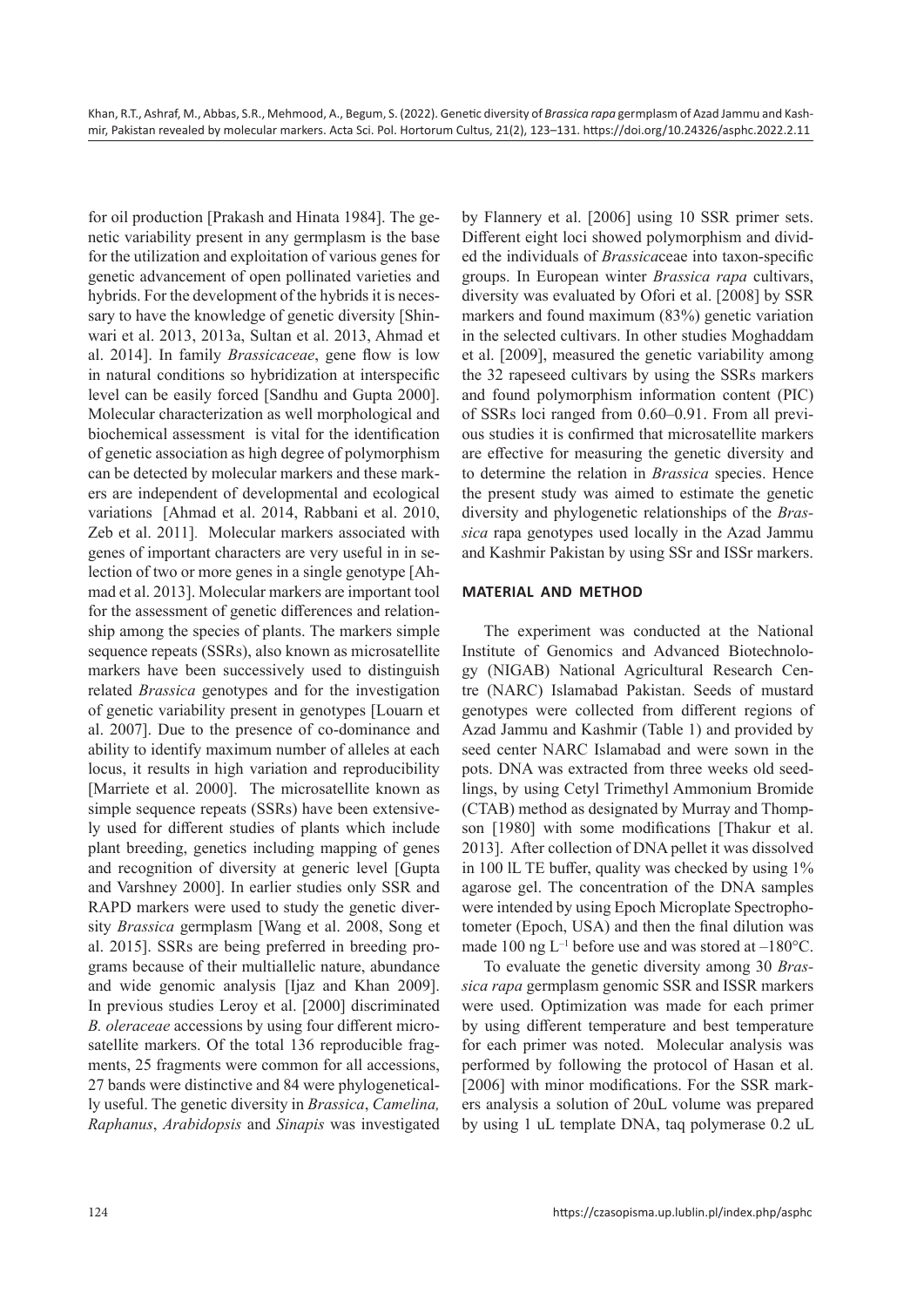| Sr. No.        | Acc. No. | Genus           | Species | Local name    | Origin   | Province    | Location     |
|----------------|----------|-----------------|---------|---------------|----------|-------------|--------------|
| 1              | 026502   | <b>Brassica</b> | rapa    | Sarsoon       | Pakistan | AJK         | Bhimber      |
| $\overline{c}$ | 026503   | <b>Brassica</b> | rapa    | Sarsoon       | Pakistan | ${\rm AJK}$ | Bhimber      |
| 3              | 026508   | <b>Brassica</b> | rapa    | Sarsoon       | Pakistan | <b>AJK</b>  | Kotli        |
| 4              | 026509   | <b>Brassica</b> | rapa    | Sarsoon       | Pakistan | <b>AJK</b>  | Kotli        |
| 5              | 026510   | <b>Brassica</b> | rapa    | Sarsoon       | Pakistan | ${\rm AJK}$ | Kotli        |
| 6              | 026512   | <b>Brassica</b> | rapa    | Sarsoon       | Pakistan | <b>AJK</b>  | Kotli        |
| 7              | 026513   | <b>Brassica</b> | rapa    | Sarsoon       | Pakistan | <b>AJK</b>  | Kotli        |
| 8              | 026514   | <b>Brassica</b> | rapa    | Sarsoon       | Pakistan | <b>AJK</b>  | Kotli        |
| 9              | 026515   | <b>Brassica</b> | rapa    | Sarsoon       | Pakistan | <b>AJK</b>  | Kotli        |
| 10             | 026517   | <b>Brassica</b> | rapa    | Ghobi Sarsoon | Pakistan | <b>AJK</b>  | Kotli        |
| 11             | 026518   | <b>Brassica</b> | rapa    | Sarsoon       | Pakistan | <b>AJK</b>  | Kotli        |
| 12             | 026527   | <b>Brassica</b> | rapa    | Ghobi Sarsoon | Pakistan | AJK         | Rawalakot    |
| 13             | 026529   | <b>Brassica</b> | rapa    | Sarsoon       | Pakistan | <b>AJK</b>  | Rawalakot    |
| 14             | 026532   | <b>Brassica</b> | rapa    | Sarsoon       | Pakistan | <b>AJK</b>  | Rawalakot    |
| 15             | 026533   | <b>Brassica</b> | rapa    | Sarsoon       | Pakistan | <b>AJK</b>  | Rawalakot    |
| 16             | 026538   | <b>Brassica</b> | rapa    | Sarsoon       | Pakistan | <b>AJK</b>  | Bagh         |
| 17             | 026539   | <b>Brassica</b> | rapa    | Sarsoon       | Pakistan | <b>AJK</b>  | Bagh         |
| 18             | 026540   | <b>Brassica</b> | rapa    | Sarsoon       | Pakistan | <b>AJK</b>  | Bagh         |
| 19             | 026542   | <b>Brassica</b> | rapa    | Sarsoon       | Pakistan | <b>AJK</b>  | Bagh         |
| 20             | 026545   | <b>Brassica</b> | rapa    | Sarsoon       | Pakistan | <b>AJK</b>  | Bagh         |
| 21             | 026548   | <b>Brassica</b> | rapa    | Sarsoon       | Pakistan | <b>AJK</b>  | Muzaffarabad |
| 22             | 026551   | <b>Brassica</b> | rapa    | Sarsoon       | Pakistan | <b>AJK</b>  | Muzaffarabad |
| 23             | 026557   | <b>Brassica</b> | rapa    | Sarsoon       | Pakistan | AJK         | Muzaffarabad |
| 24             | 026562   | <b>Brassica</b> | rapa    | Sarsoon       | Pakistan | <b>AJK</b>  | Muzaffarabad |
| 25             | 026563   | <b>Brassica</b> | rapa    | Sarsoon       | Pakistan | <b>AJK</b>  | Muzaffarabad |
| 26             | 026564   | <b>Brassica</b> | rapa    | Sarsoon       | Pakistan | <b>AJK</b>  | Muzaffarabad |
| 27             | 026496   | <b>Brassica</b> | rapa    | Sarsoon       | Pakistan | <b>AJK</b>  | Bhimber      |
| 28             | 026498   | <b>Brassica</b> | rapa    | Sarsoon       | Pakistan | <b>AJK</b>  | Bhimber      |
| 29             | 026499   | <b>Brassica</b> | rapa    | Sarsoon       | Pakistan | <b>AJK</b>  | Bhimber      |
| 30             | 001321   | <b>Brassica</b> | rapa    | Sarsoon       | Pakistan | AJK         | Muzaffarabad |

**Table 1.** List of *Brassica rapa* germplasm from Azad Jammu and Kashmir Pakistan

PCR buffer 2 uL, dntps mix 0.4 uL, MgCl, 2.4 uL, ddH<sub>2</sub>O 12 uL, 1 uL forward and 1 uL of reverse primers were used. For ISSR primers 20 uL sample reaction was prepared by little changes as for ISSR only forward sequence of nucleotides is present. Its amount in reaction mixture was 1 uL and 13 uL ddH<sub>2</sub>O was used to make it 20 uL. The reaction was carried out in the thermal cycler and amplification was performed at 94°C for five minutes, along with 35 cycles. Each cycle consists of three steps involving denaturation at 94°C for 40 seconds, second step is of annealing that was performed by applying different temperature depending upon the primer used for 5 seconds, while extension was done at 72°C for 40 seconds. At end final extensionwas done for 10 minutes at 72°C.

**GEL electrophoresis to visualize amplified products.** Next to amplification, 10 μl of the amplified samples were combined with 3 μl of a loading buffer and then amplified products were stained with ethidium bromide on 1.5-percent agarose gel. For comparison of size of amplified products 100 bp DNA ladder was used. At the end, bands were visualized by using a UVI Doc. Gel Documentation System and images were saved.

**Scoring of alleles and data analysis.** By using agarose gel, different bands of PCR products were amplified and size of bands was compared with 100 bp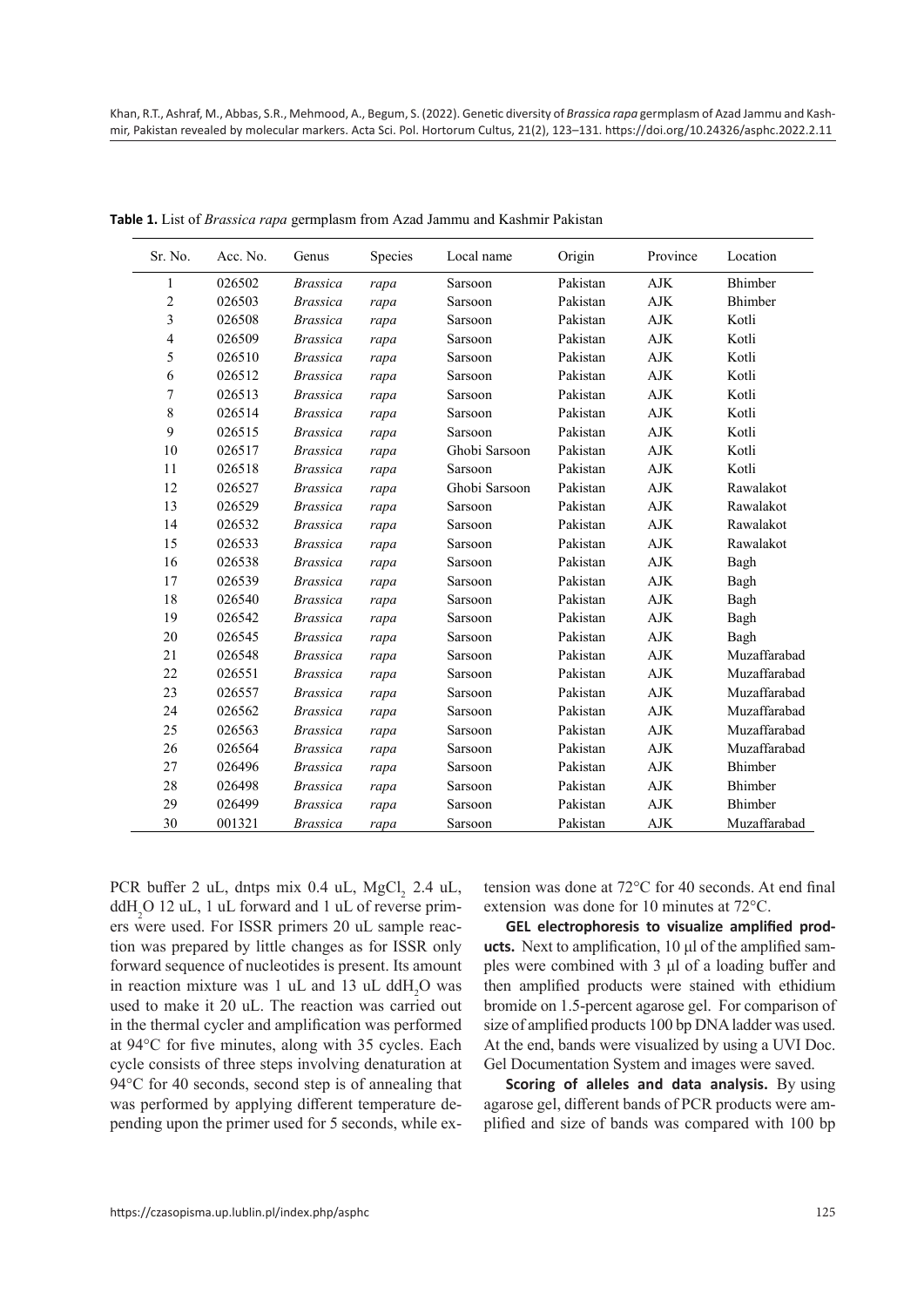ladder. The data was then put into the binary matrix as presence (1) and absence of the bands (0). Based on polymorphism most informative markers were selected. The genetic similarities (F) between genotypes was calculated according by Using pair-group method and dendrogram was constructed to get genetic relationships among accessions [Nei et al. 1979]. For ISSR markers polymorphic information content (PIC) value was calculated using formula  $\text{PIC} = 1-\Sigma \text{pi}^2$ , where Pi is the frequency of the ith allele, exposed by the ith primer summed along all patterns showed by the primers [Botstein et al. 1980].

## **RESULTS**

**Examination of the results of ISSR-PCR based amplification.** Significant variations were observed through ISSR markers among 30 genotypes of *Brassica rapa.* Out of 10 ISSR markers used in the study, 8 ISSR markers showed high polymorphism among *Brassica rapa* germplas and two ISSR markers did not amplify any fragment in mustard genotypes. After studying the presence of diverse bands it was observed that DNA amplification of 30 mustard genotypes with 10 ISSR markers produced 40 distinguish bands, from which 33 bands were polymorphic and the size of the bands ranged between 100 to 700 base pairs. On average 5 bands were amplified by each primer, from which 4.1 were polymorphic. ISSR 5 and ISSR 888 were observed to be best markers to evaluate the diversity among *Brassica* germplasm as they have shown maximum number of bands with maximum polymorphism (85.7%). ISSR 890 showed few bands while ISSR 840 and ISSR 887 showed no results (Tab. 2).

**Examination of the results of SSR-PCR based amplification**. To evaluate the *Brassica rapa* germplasm 6 SSR markers were used. From 6 SSR markers only two SSR markers showed polymorphic and reproducible bands whose polymorphic percentage was 50% for both while other showed monomorphic bands. It was observed that DNA amplification of 30 mustard genotypes with 6 SSR markers produce 8 distinguish bands, from which 2 were polymorphic and the size of the bands ranged between 50 to 200 base pairs. With 6 SSR markers 8 distinguishable bands were produced. SSR marker Na10E02 showed maximum bands whereas SSR Ra2E01 showed few bands with mustard germplasm (Tab. 3).

**Table 2.** ISSR marker, sequence, annealing temperature, number of amplified bands, number of polymorphic bands and proportion of polymorphic loci (%)

| Primer            | Sequence $(5^{\circ}-3^{\circ})$   | Annealing<br>temperature<br>$({}^{\circ}C)$ | Number of<br>amplified<br>bands | Number of<br>polymorphic<br>bands | Proportion of<br>polymorphic loci<br>$(\%)$ |
|-------------------|------------------------------------|---------------------------------------------|---------------------------------|-----------------------------------|---------------------------------------------|
| ISSR <sub>2</sub> | $5'-(AC)8T-3'$                     | $55^{\circ}$ C                              | 3                               | $\overline{2}$                    | 66.6                                        |
| ISSR <sub>3</sub> | $5^{\circ}$ -(AC)8C-3 <sup>'</sup> | $58^{\circ}$ C                              | 6                               | 5                                 | 83.3                                        |
| ISSR 4            | $5^{\circ}$ -(AG)8C-3'             | $58^{\circ}$ C                              | 6                               | 5                                 | 83.3                                        |
| ISSR 5            | $5'-(AG)8T-3'$                     | $56^{\circ}$ C                              | 7                               | 6                                 | 85.7                                        |
| <b>ISSR 811</b>   | GAGAGAGAGAGAGAGAC                  | $56^{\circ}$ C                              | 6                               | 5                                 | 83.3                                        |
| <b>ISSR 888</b>   | <b>BDBCACACACACACACA</b>           | $56^{\circ}$ C                              | 7                               | 6                                 | 85.7                                        |
| <b>ISSR 890</b>   | VHVGTGTGTGTGTGTGTGT                | $56^{\circ}$ C                              | 2                               |                                   | 50                                          |
| <b>ISSR 889</b>   | DBDACACACACACACA C                 | $52^{\circ}$ C                              | 3                               | $\overline{2}$                    | 66.6                                        |
| <b>ISSR 887</b>   | <b>DVDTCTCTCTCTCTCTC</b>           | $55^{\circ}$ C                              |                                 |                                   |                                             |
| <b>ISSR 840</b>   | GAGAGAGAGAGAGAGAYT                 | $55^{\circ}$ C                              |                                 |                                   |                                             |
| Total             |                                    |                                             | 40                              | 33                                |                                             |
| Average           |                                    |                                             | 5                               | 4.1                               |                                             |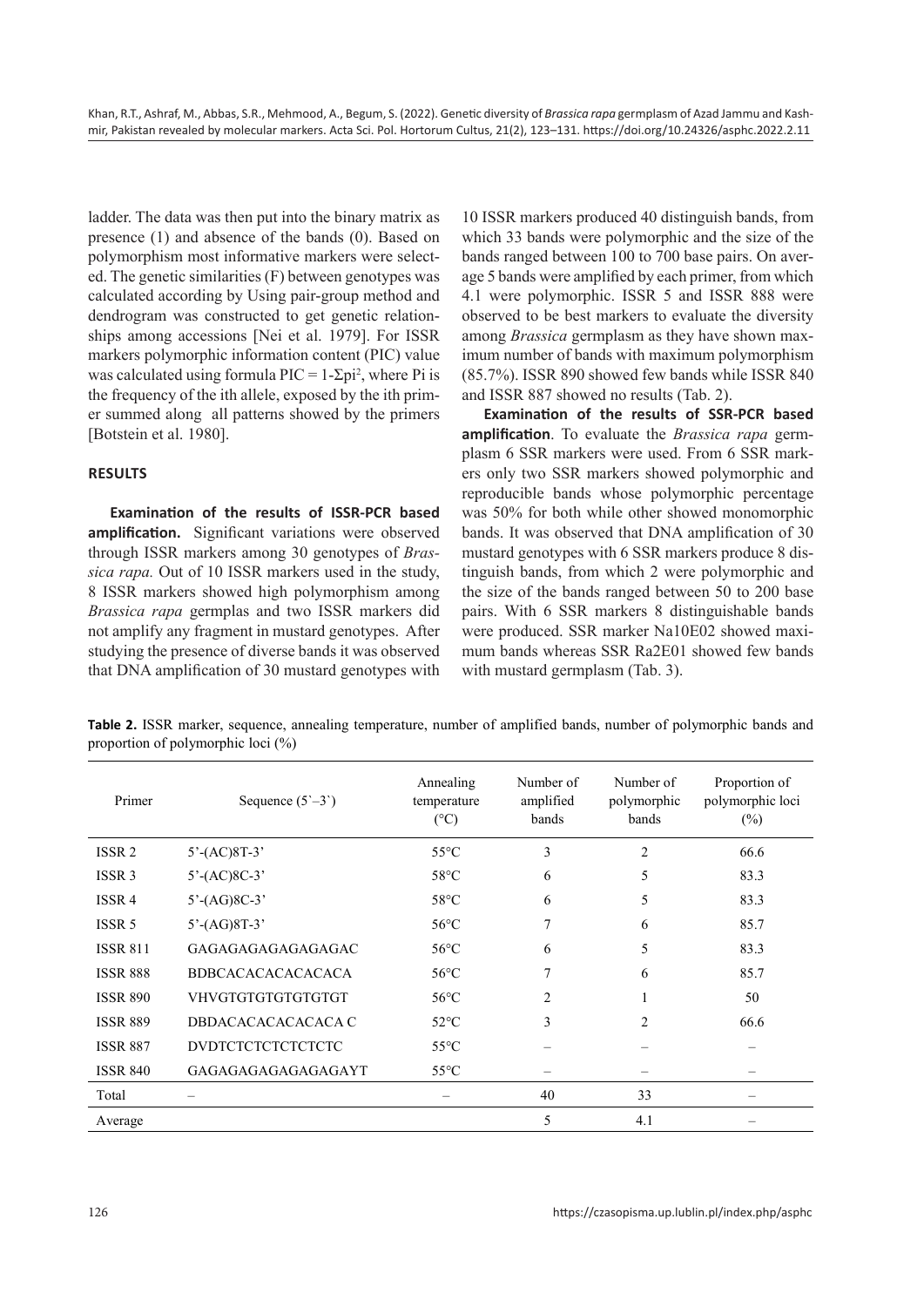| Table 3. SSR markers, sequence, annealing temperature, number of amplified bands, number of polymorphic bands and |  |  |  |  |  |
|-------------------------------------------------------------------------------------------------------------------|--|--|--|--|--|
| proportion of polymorphic loci (%)                                                                                |  |  |  |  |  |

| Markers    | Sequence $(5^{\circ}-3^{\circ})$                        | Annealing<br>temperature<br>$(^{\circ}C)$ | No. of<br>amplified<br>bands | No. of<br>polymorphic<br>bands | Proportion of<br>polymorphic loci<br>(%) |
|------------|---------------------------------------------------------|-------------------------------------------|------------------------------|--------------------------------|------------------------------------------|
| Ra2E01     | F. TCTATATTAACGCGCGACGG<br>R. GCACACACACACTCAAACCC      | $62^{\circ}$ C                            | 1                            |                                |                                          |
| $Ra2-E11$  | F. GGAGCCAGGAGAGAAGAAGG<br>R. CCCAAAACTTCCAAGAAAAGC     | $60^{\circ}$ C                            | $\overline{2}$               |                                | 50%                                      |
| $Ra2-D04$  | F. TGGATTCTCTTTACACACGCC<br>R. CAAACCAAAATGTGTGAAGCC    | $56^{\circ}$ C                            | 1                            |                                |                                          |
| $Ra2-E07$  | F. ATTGCTGAGATTGGCTCAGG<br>R. CCTACACTTGCGATCTTCACC     | $62^{\circ}$ C                            | 1                            |                                |                                          |
| $Na10-D03$ | F. ATGATTTGCCTTGAAATGCC<br>R. GATGAAACAATAACCTGAGACACAC | $60^{\circ}$ C                            | 1                            |                                |                                          |
| $Na10-E02$ | F. TCGCGCATGTAATCAAAATC<br>R. TGTGACGCATCCGATCATAC      | $58^{\circ}$ C                            | $\mathfrak{D}$               |                                | 50%                                      |
| Total      |                                                         |                                           | 8                            | $\mathfrak{D}$                 |                                          |



**Fig. 1.** ISSR markers banding pattern of 30 *Brassica rapa* genotypes

| Main Cluster | Subgroup | Accessions |  |
|--------------|----------|------------|--|
| Cluster-A    |          |            |  |
|              |          |            |  |
|              | A3       |            |  |
| Cluster-B    |          |            |  |

**Table 4**. SSR based main cluster, subgroups, total number of accessions in each cluster

The bivariate data of 30 *Brassica rapa* genotypes based upon SSR markers was analysed using un-<br>subgroups A3 and A4. A3 weighted pair group method with arithmetic mean only 1 genotype (026509)  $(UPGMA)$  (Fig. 1). All accessions were grouped into with 14 genotypes 02 $\alpha$ two main clusters (Tab. 4), Cluster-A was with 15 genotypes which was divided into subgroup A1 with otypes which was divided into subgroup A1 with<br>8 genotypes 026548, 026563, 026498, 026499, 026564, 026562, 026540, 026518 and A-2 with 7 genotypes 026542, 026515, 001321, 026545, 026527, 026557, 026551.

Cluster-B was also with 15 genotypes with two subgroups A3 and A4. A3 was smallest group with only 1 genotype (026509) and A4 was largest group with 14 genotypes 026533, 026532, 026502, 026503, 5 gen- 026508,026510, 026539, 026517, 026529, 026538, 026514, 026513. All the genotypes grouped together were native to different geographical regions, as group A1, A2, A4 were with geographically diverse genotypes, showing that native area of genotypes does not have any effect on cluster formation (Fig. 2).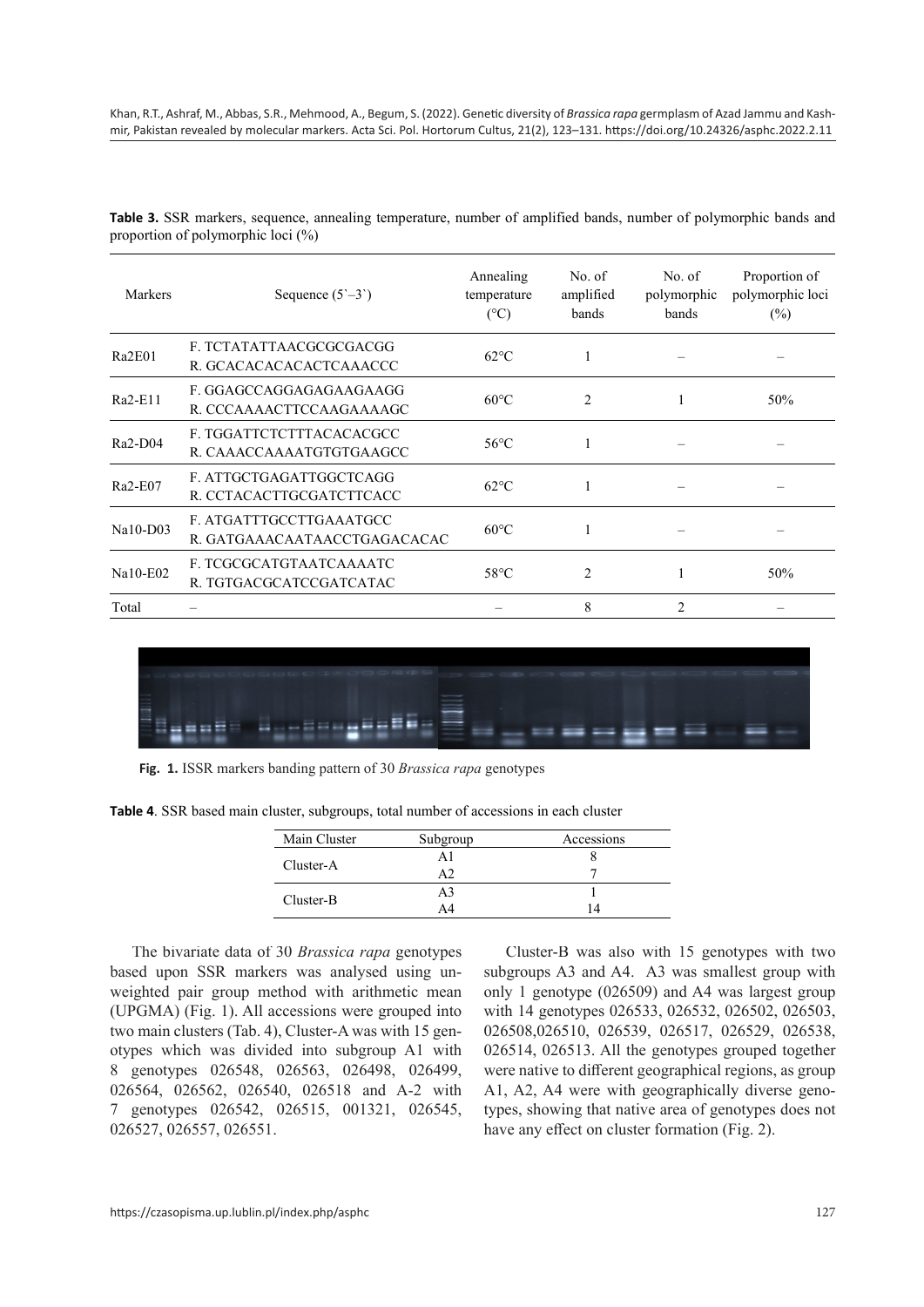| Table 5. ISSR based main cluster, groups, subgroups, total number of accessions in each cluster |  |  |  |  |
|-------------------------------------------------------------------------------------------------|--|--|--|--|
|-------------------------------------------------------------------------------------------------|--|--|--|--|

| Main Cluster | Group | Subgroup | Accsessions |
|--------------|-------|----------|-------------|
| Cluster-A    |       |          |             |
|              | $B-1$ |          |             |
| Cluster-B    |       | $B-21$   | 3           |
|              | $B-2$ |          |             |
|              |       | $B2-2$   | 25          |



**Fig. 2.** Dendrogram of 30 mustard genotypes based on SSR markers

By using ISSR markers bivariate data was generated and was analysed by cluster formation where all genotypes were grouped into two main clusters (Tab. 5). Cluster-A was smallest cluster with only 1 genotype 026539, while cluster-B was with 29 genotypes. Cluster-B was further divided into two groups B-1 with 1 genotype (026502) and B-2 with 28 genotypes. Group B-2 was further divided into subgroups with geographically distinct genotypes. Analysis by ISSR markers showed maximum diversity among *Brassica rapa* germplasm as compare to SSR markers (Fig. 3).

#### **DISCUSSION**

Genetic diversity of the plants is necessary for the conservation programs which can be helpful for the germplasm users for the identification of the required accessions and propose the breeders to use the chosen genotypes for the crops improvement [Cruz et al. 2007]. PCR based ISSR makers are powerful tools which are polymorphic, reproducible and abundantly found in the plant genome [Bornet et al. 2002]. In this study, 6 SSR markers were used which produced re-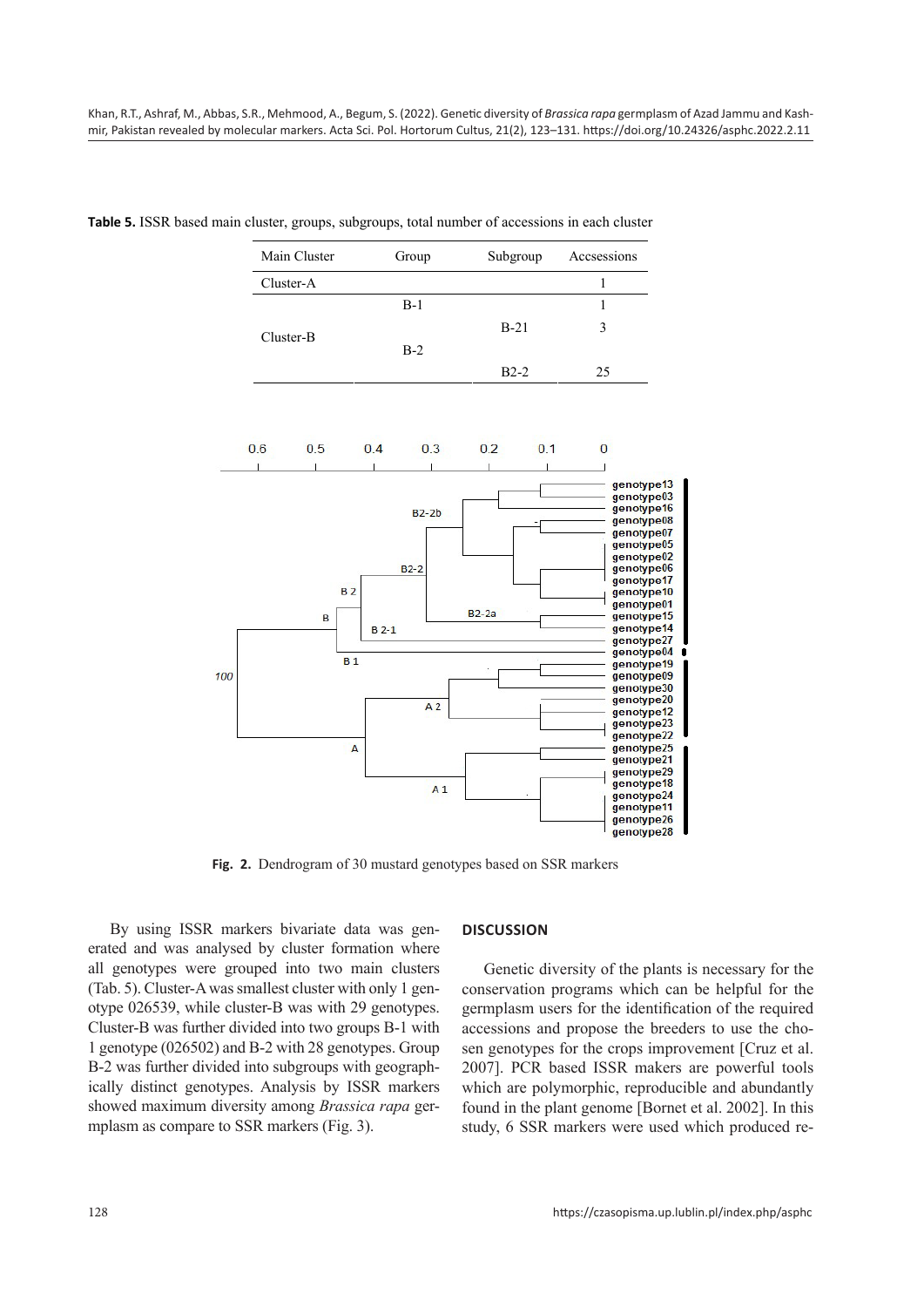

**Fig. 3.** Dendrogram of 30 mustard genotypes based on ISSR markers

producible products in 30 mustard genotypes. This is the first study which was carried out on the local germplasm of the Azad Jammu and Kashmir. SSR markers have high ratio of genetic diversity in *B. rapa* than in *B. juncea* and *B. napus*. It has been that *B. rapa* is the indigenous species of the Himalayan region of the Pakistan [Turi et al. 2012]. The six primers used in this study produced monomorphic and polymorphic results. Out of six only 1 primer showed polymorphic results. Similar results were shown by Thakur et al. [2017] who revealed both monomorphic and polymorphic nature of these primers. Our results showed that one primer Na10-E02 gave polymorphic bands. These findings are controversial to the findings of Turi et al. [2012] who revealed polymorphic results for the Na10-E02. The difference in results may due to lab conditions or due to handling. SSR based polymorphisim was also observed in Pakistani based *Brassica* genotypes by Sadia et al. [2009]. Cluster analysis revealed that genotypes from the same region were not grouped together while genotypes from different regions were grouped in the same cluster. These findings showed that geography of an area does not associate with the genetic diversity. Similar findings were also confirmed by the Jahan et al. [2013]. Westman and Stephen [1999] assessed the genetic diversity of *Brassica* germplasm collected from four different areas and their results showed that specific difference was observed among the genotypes belonging to similar region while in this there was no grouping observed for the geographical dispersal of the genotypes. This showed that a genetic base of Pakistani oilseed crops is narrow as suggested by Rabbani et al. [1998].

The ISSR markers provide multilocus patterns which are polymorphic, reproducible and abundantly found in the genomes of the plants [Bornet et al. 2002]. In this study 10 ISSR markers were used which gave polymorphic results. The findings of the research showed that primer ISSR840 produced highest number of bands than other primers used. Similar results were also obtained in previous research as shown by Shen et al. 2016. Our findings were also in confirmation of the results of Shen et al. [2016]. Talebi et al. [2010] also used ISSR markers to assess the genetic diversity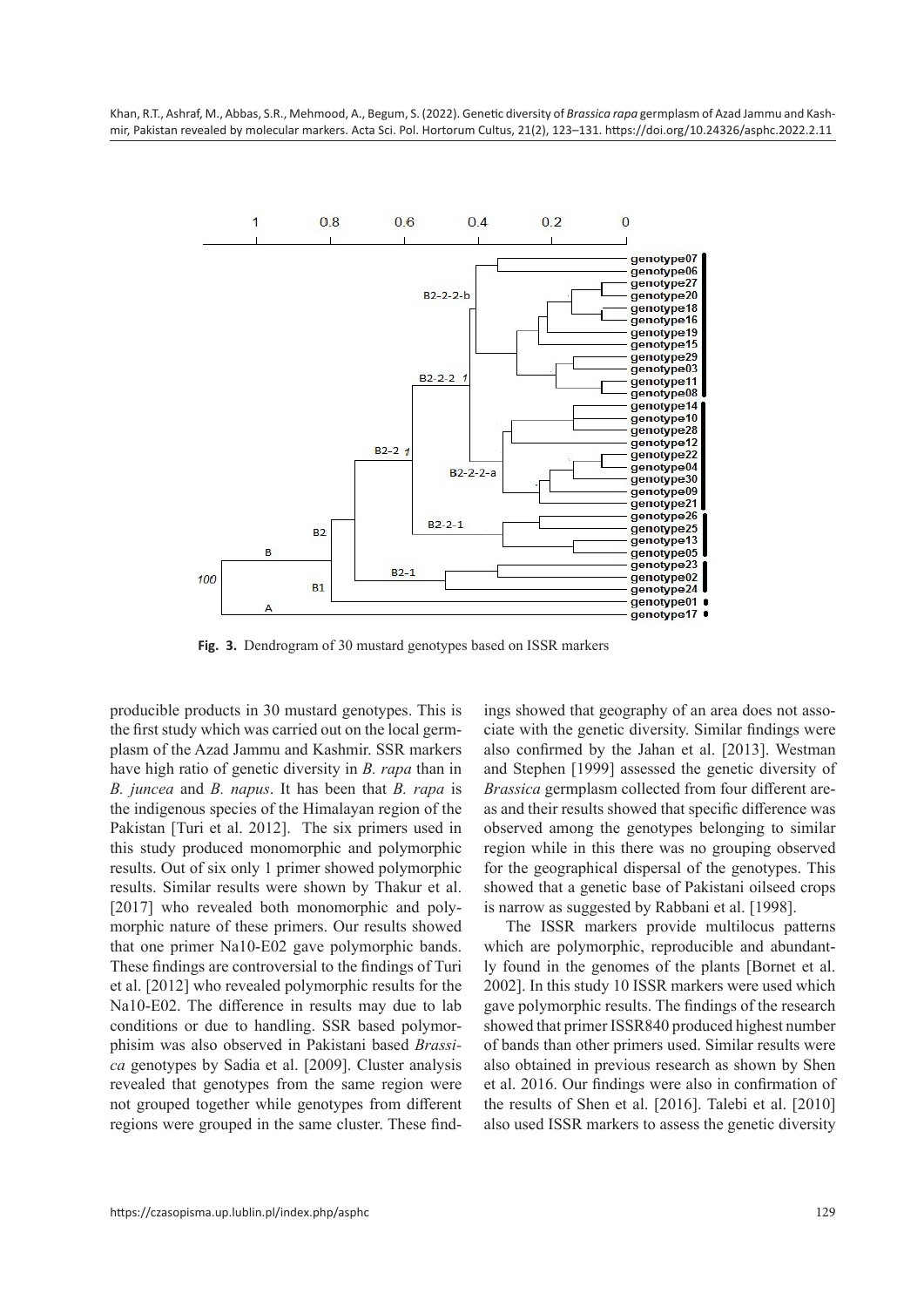of international germplasm pool of 47 accessions of the *B. rapa* and revealed that an average number of 7.6 bands/primer. The current study has lower value than this study. Bornet and Branchard [2004] showed that ISSR markers have amazing power for identification of cultivars of *Brassica* taxa for registration of the plant. Such extraordinary power of identification was also confirmed by using ISSR markers for 30 *Brassica rapa* germplasm in this study. Consequently ISSR markers showed high level of capability for detecting DNA polymorphisim and may be used a valuable device for breeders. Cluster analysis of the ISSR markers showed that genotypes were grouped into two main clusters which were further subdivided into subgroups. In sub clusters the genotypes from same geographical regions were grouped into same clusters. Such results were also provided by Talebi et al. [2010] who reported that based on origin most of the Korean and Chinese *Brassica rapa* accessions were grouped together in same cluster. Polymorphic information content (PIC) is found to be significant features of molecular markers that can be used to evaluate the diversity ability of the markers. In the present study PIC value was calculated and the PIC value for SSR marker Na10E02 was 0.92. For ISSR markers PIC value was also calculated based upon polymorphic bands. PIC value for primer ISSR 2 was 0.95, for ISSR 3 PIC value was 0.7, and for ISSR 888 PIC value was 0.9. By using similar method PIC value was calculated for ISSR 5 that was 0.7, ISSR 890 and ISSR 889 were with 0.9 PIC value. While for ISSR 811 calculated PIC value was 0.8. ISSR 4 showed monomorphism, so its PIC value was not calculated and ISSR 840 and ISSR 887 did not amplify any allele in mustard germplasm.

## **CONCLUSIONS**

 In this study reasonable amount of diversity has been observed and frequently can be used in the breeding programs. Based upon molecular techniques ISSR markers showed greater diversity as compare to SSR markers. ISSR 888 and ISSR 5 produce maximum number of bands, 7 bands in a single genotype and evaluated highest level of diversity among genotypes, while ISSR 887 and ISSR 840 showed no results with *Brassica* germplasm. With ISSR markers the genotype 026557 showed maximum diversity. SSR markers showed mostly monomorphic results except Na10-E02. The maximum diversity was concluded with Ra2-Ell and Na10-E02. SSR markers Ra2-E07, Ra2-D04 and Na10-D03 showed moderate diversity among *Brassica rapa* germplasm.

## **REFERENCES**

- Ahmad, R., Khan, R.S., Quiros, C.F. (2013). Inheritance of fertility restorer gene for cytoplasmic male-sterility in *B. napus* and identification of closely linked molecular markers to it. Euphytica, 194(3), 351–360.
- Ahmad, R., Quiros, C.F., Rahman, H., Swati, Z.A. (2014). Genetic diversity analyses of *Brassica napus* accessions using SRAP molecular markers. Plant Gen. Res., 12(1), 14–21.
- Bornet, B., Muller, C., Paulus, F., Branchard, M. (2002). Highly informative nature of inter simple sequence repeat (ISSR) sequences amplified using tri-and tetra-nucleotide primers from DNA of cauliflower (*Brassica oleracea* var. *botrytis* L.). Genome. 45(5): 890–896.
- Bornet, B., Branchard, M. (2004). Use of ISSR fingerprints to detect microsatellites and genetic diversity in several related Brassica taxa and Arabidopsis thaliana. Hereditas. 140(3): 245-247.
- Botstein, D., White, R.L., Skolinck, M. and Davis, R. W. 1980. Construction of a genetic linkage map in man using restriction fragment length polymorphisms. Amer. J. Hum. Genet. 32(3): 314–331.
- Burbulis, N., Kupriene, R., Zilenaite, L. (2004). Embryogenesis, callogenesis and plant regeneration from anther cultures of spring rape (*Brassica napus* L.). Acta Univ. Latv. Biology, 676, 153–158.
- Cruz, K.L., Reid, I.N., Kirkpatrick, J.D., Burgasser, A.J., Liebert, J., Solomon, A.R., Covey, K.R. (2007). Meeting the cool neighbors. IX. The luminosity function of M7- L8 ultracool dwarfs in the field. Astron. J., 133(2), 439.
- Westman A.L., Kresovich S. (1999). Simple sequence repeat (SSR)-based marker variation in Brassica nigra genebank accessions and weed populations. Euphytica 109, 85–92.
- Flannery, M.L., Mitchell, F.J., Coyne, S. Kavanagh, T.A., Burke, J.I., Salamin, N., Dowding P., Hodkinson, T.R. (2006).Plastid genome characterisation in *Brassica* and Brassicaceae using a new set of nine SSRs. Theor. Appl. Genet., 113, 1221–1231
- Gupta, P., Varshney, R.K. (2000). The development and use of microsatellite markers for genetic analysis and plant breeding with emphasis on bread wheat**.** [Euphyti](https://www.researchgate.net/journal/Euphytica-1573-5060)[ca](https://www.researchgate.net/journal/Euphytica-1573-5060), 113(3),163–185.